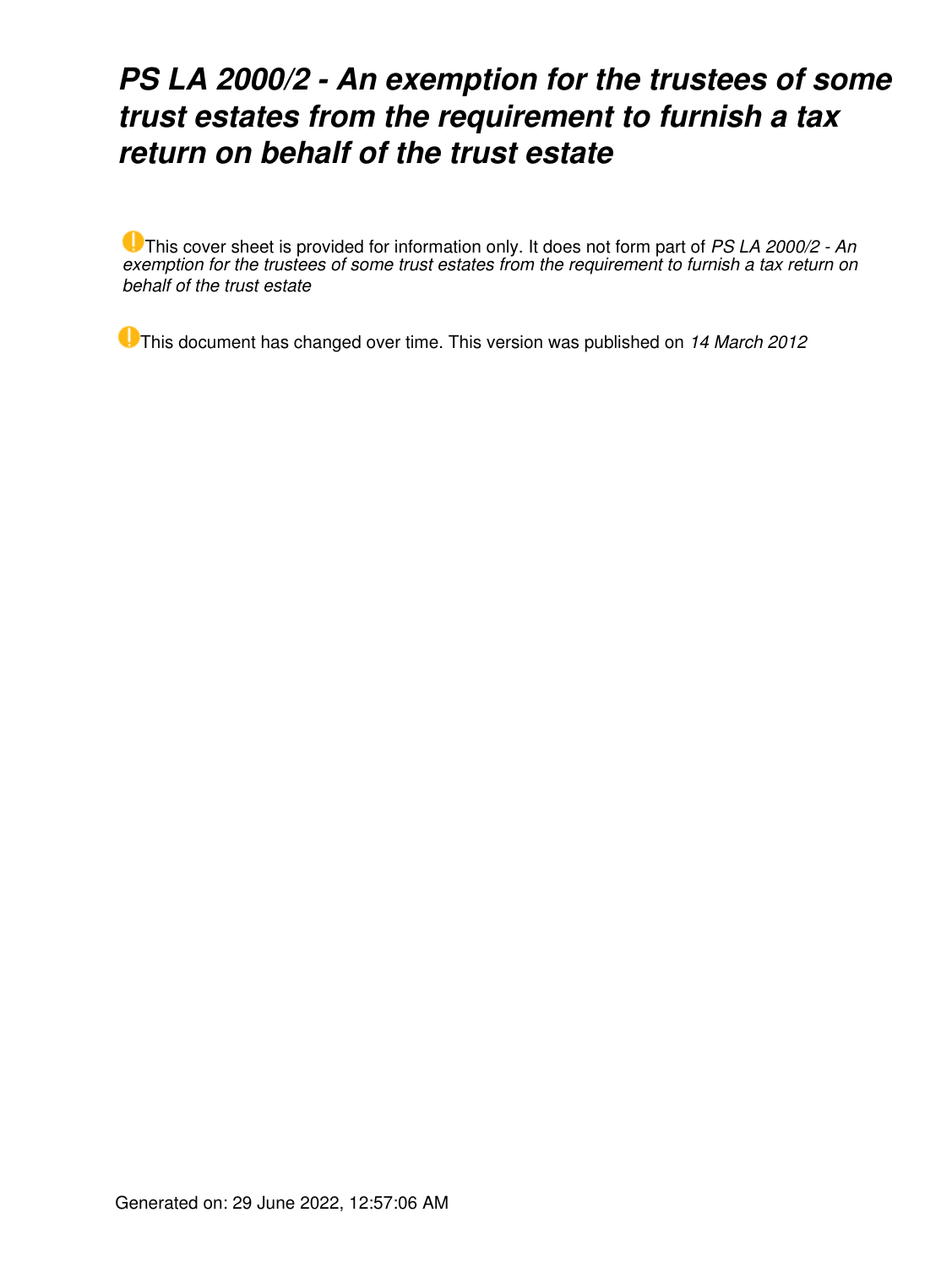

**Australian Government** 

## **Practice Statement Law Administration**

## **PS LA 2000/2**

### **FOI status: may be released**

*This practice statement is issued under the authority of the Commissioner of Taxation and must be read in conjunction with Law Administration Practice Statement PS LA 1998/1. It must be followed by tax officers unless doing so creates unintended consequences or where it is considered incorrect. Where this occurs, tax officers must follow their business line's escalation process.*

*Taxpayers can rely on this practice statement to provide them with protection from interest and penalties in the way explained below. If a statement turns out to be incorrect and taxpayers underpay their tax as a result, they will not have to pay a penalty. Nor will they have to pay interest on the underpayment provided they reasonably relied on this practice statement in good faith. However, even if they don't have to pay a penalty or interest, taxpayers will have to*  pay the correct amount of tax provided the time limits under the law allow it.

### **SUBJECT: An exemption for the trustees of some trust estates from the requirement to furnish a tax return on behalf of the trust estate PURPOSE: To identify trustees who are not required to furnish a tax return**

| <b>TABLE OF CONTENTS</b> | Paragraph |
|--------------------------|-----------|
| <b>STATEMENT</b>         |           |
| <b>EXPLANATION</b>       | 8         |

### **STATEMENT**

- 1. An exemption from the requirement to furnish a return for trustees of certain defined trusts has been granted by the delegate of the Commissioner.
- 2. A trustee is granted an exemption from lodging a tax return on behalf of any trust estate of either of the following two classes: 'Transparent Trusts' and 'Secured Purchase Trusts'.
- 3. In this practice statement, a 'Transparent Trust' is a trust in which the beneficiary of the trust estate has an absolute, indefeasible entitlement to the capital and the income of the trust.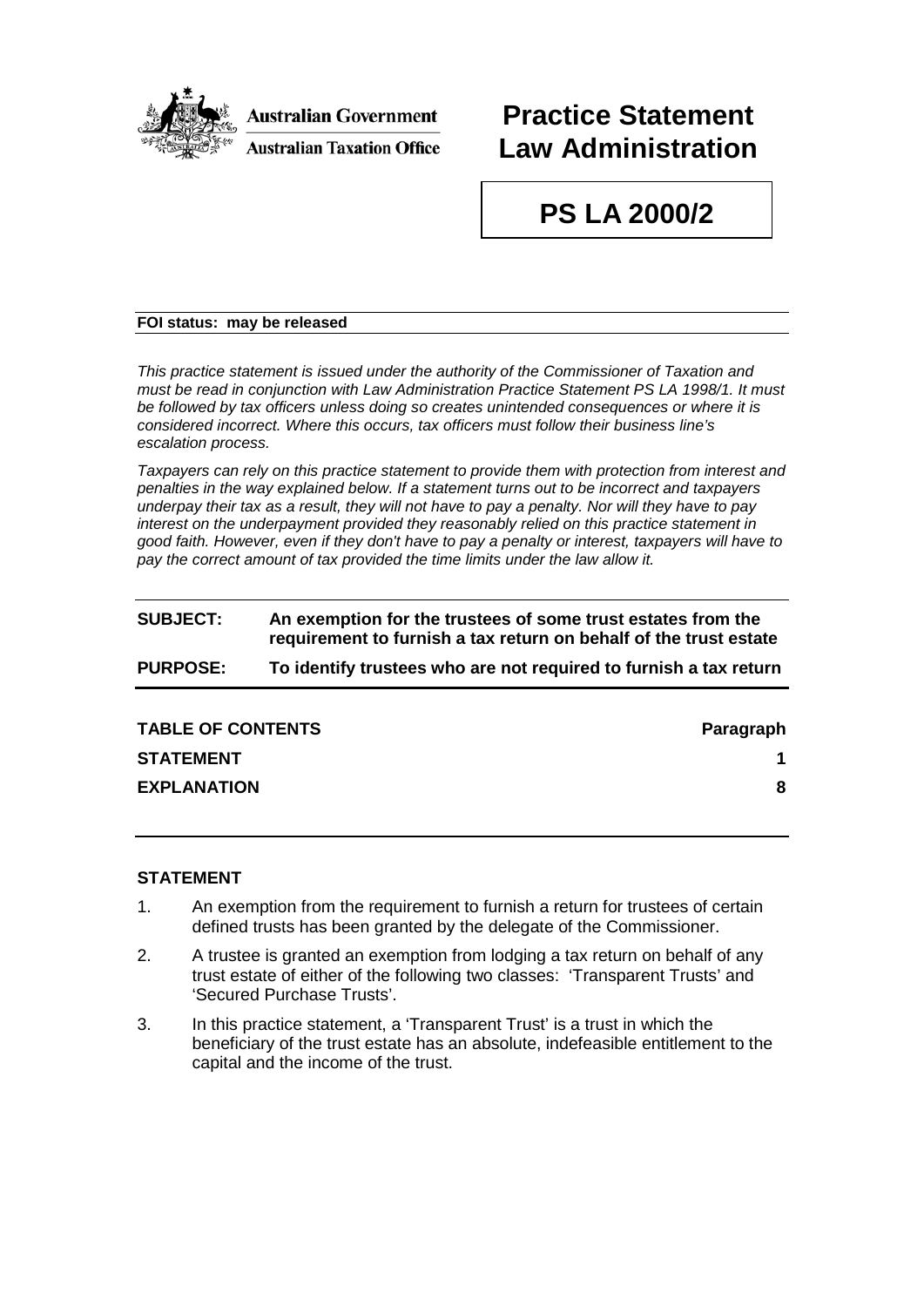- 4. In this practice statement, a 'Secured Purchase Trust' is a trust created solely to facilitate the financing or holding of publicly listed company shares (Shares) or publicly listed units in a unit trust (Units). A Secured Purchase Trust has all of the following characteristics:
	- the trust capital must consist wholly or predominantly of Shares or Units and the terms of the trust must be structured such that the property of the trust (the Share or Unit) is used as security for a debt or other liability of the beneficiary that is related to the Share or Unit, and
	- the income of the trust must be vested indefeasibly in the beneficiary of the trust.
- 5. However, this practice statement does not exempt a trustee from the requirement to furnish an income tax return for any income year in which the trustee is liable to pay tax under section 98, 99 or 99A of the *Income Tax Assessment Act 1936* (ITAA 1936).
- 6. With the exception of paragraph 5, this practice statement applies to years of income both before and after the issue of the practice statement. Paragraph 5 of this practice statement applies from 14 March 2012.
- 7. Nothing in this practice statement prevents an authorised officer of the Australian Taxation Office (ATO) from issuing a notice pursuant to section 162 or section 163 of the ITAA 1936 requiring a trustee to furnish a return in respect of any trust estate, or further return in respect of any trust estate, for any year of income or substituted accounting period.

### **EXPLANATION**

- 8. Every person must, if required by the Commissioner by notice in the Commonwealth of Australia Gazette (the Gazette), provide a return for a year of income within the period specified in the notice (subsection 161(1) of the ITAA 1936).
- 9. Each year, by way of notice in the Gazette, the Commissioner will typically require Australian resident trustees of trust estates that have derived income to provide a return of income for the relevant year of income. However, the notice will typically reserve the power of the Commissioner, or an authorised officer of the ATO, to grant an exemption from lodgment of a return for a year of income.
- 10. The beneficiary of a Transparent Trust has an absolute entitlement to the trust property. Because of this, the capital gains tax provisions of the *Income Tax Assessment Act 1997* (ITAA 1997), do not recognise a disposal of the legal title by the trustee. (See, for example, subsection 104-10(2) of the ITAA 1997).
- 11. Because the beneficiary has an absolute entitlement to the income of the trust, the beneficiary, and not the trustee, will be taxed in respect of that income.
- 12. A Secured Purchase Trust is a trust created to facilitate and secure the purchase or holding of Shares or Units. As such, the beneficiary may not have an absolute entitlement to trust property (the Share or Unit) because the trust property will be subject to a security interest until it is paid for.
- 13. To meet the criterion for exclusion, a Secured Purchase Trust must be structured such that a disposal of the trust property (the Share or Unit) by the trustee to the beneficiary would not be considered a disposal of a CGT asset by virtue of paragraph 104-10(7)(a) of the ITAA 1997.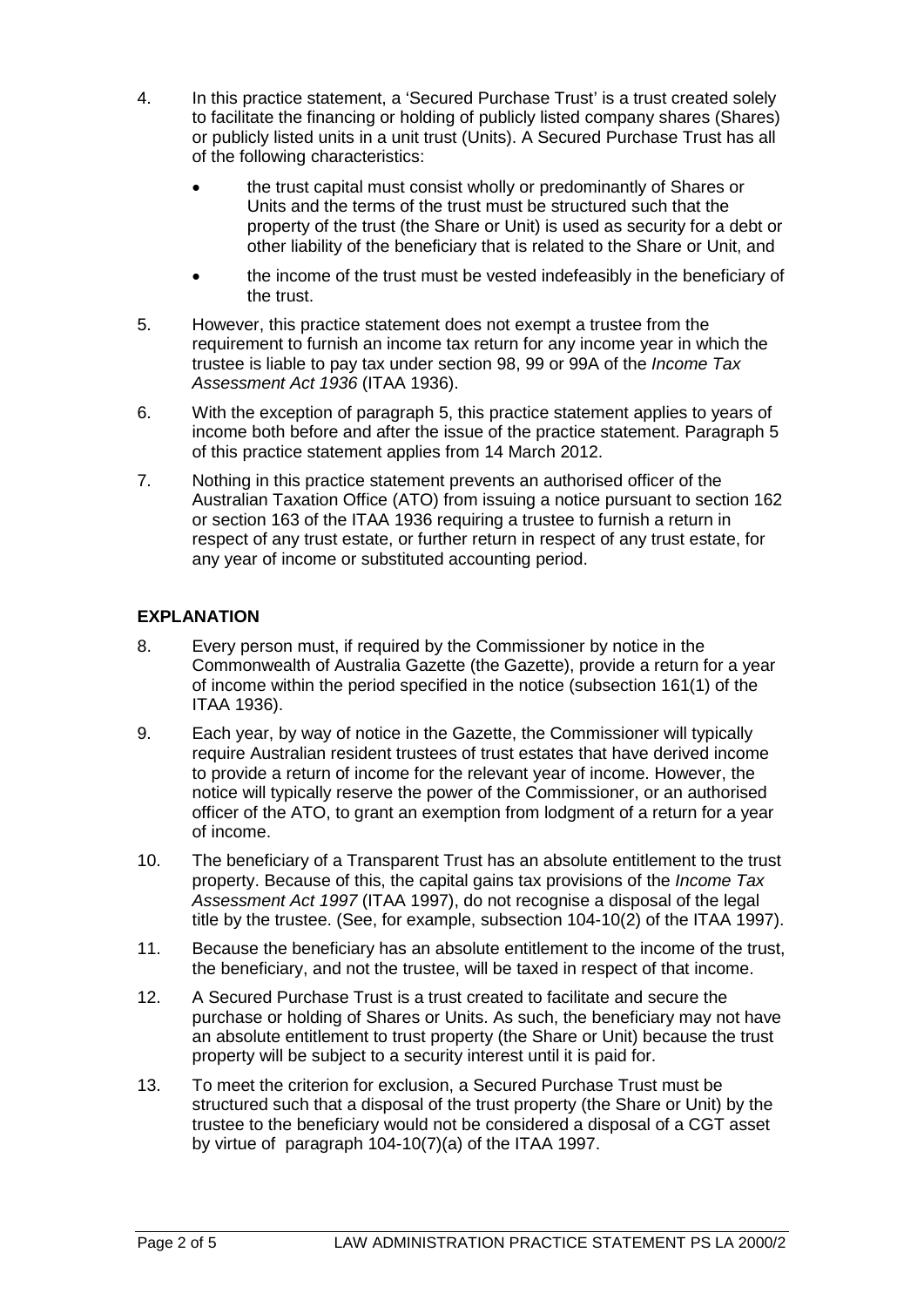- 14. In addition, as is the case with the Transparent Trust, income of the trust estate of a Secured Purchase Trust must be vested indefeasibly in the beneficiary to meet the criterion for exclusion. Income of a Transparent Trust or a Secured Purchase Trust will be considered to be vested indefeasibly in the beneficiary, even though it is subject to a lien or other security interest in favour of someone other than the beneficiary, so long as the beneficiary is entitled to that income as it is accrued in the trust.
- 15. Whilst this practice statement exempts some trustees from the requirement to lodge a tax return, it does not relieve trustees or beneficiaries from their other taxation obligations, including under Division 6 of Part III of the ITAA 1936 or under Subdivision 115-C or 207-B of the ITAA 1997 (though not all trustees have obligations under these provisions<sup>[1](#page-3-0)</sup>). Where an application of these provisions results in a trustee having a liability under section 98, 99 or 99A of the ITAA 1936, it is appropriate that the trustee lodge a return reflecting this. In these cases the exemption provided by this practice statement therefore does not apply and the trustee is required to furnish a tax return on behalf of the trust estate.

<span id="page-3-0"></span>See the Decision Impact Statement NSD 2009/1190 in respect of decision to Federal Court case *Colonial First State Investments Ltd v. Commissioner of Taxation* [2011] FCA 16; 2011 ATC 20-235.  $\overline{\phantom{a}}$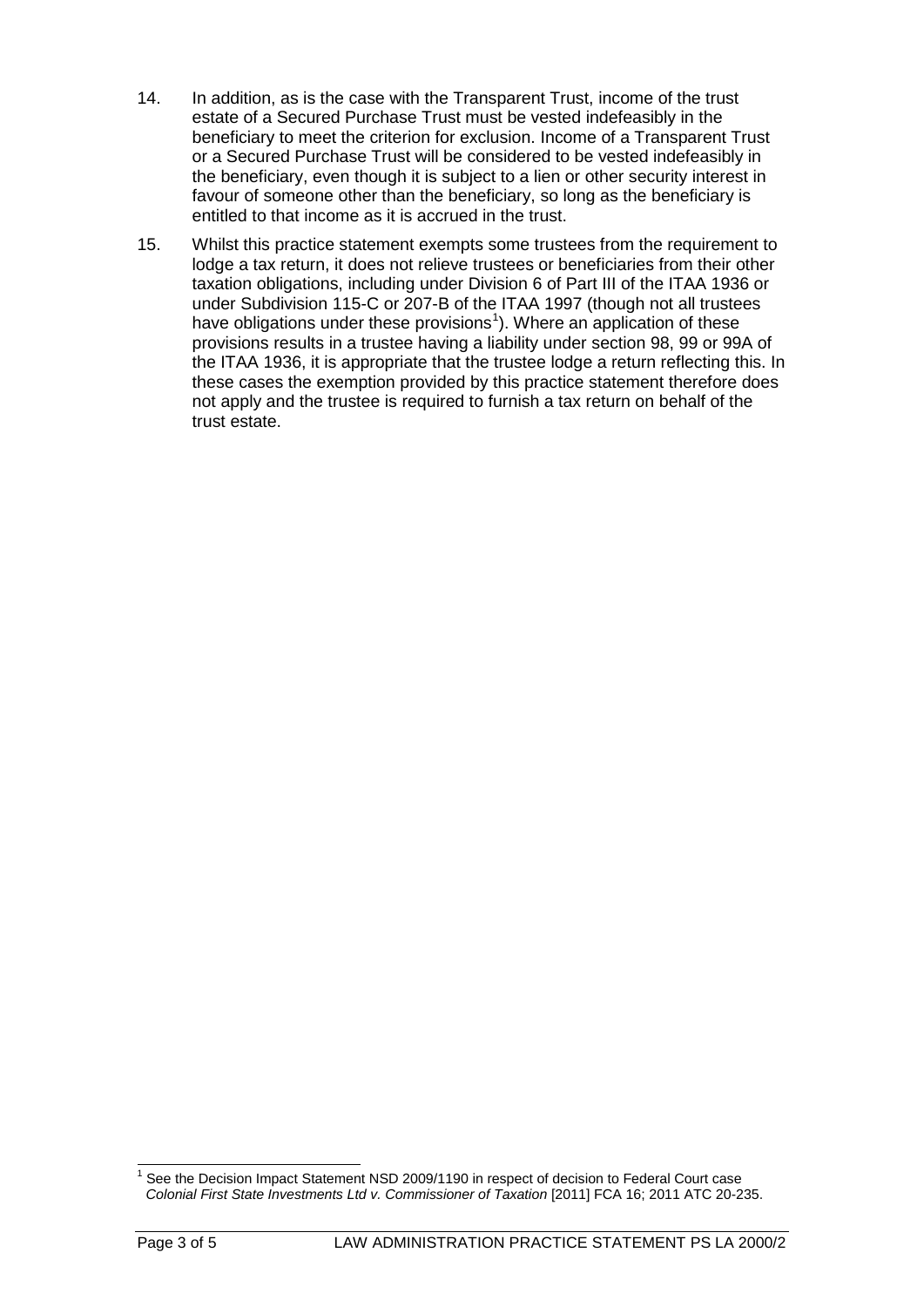## **Amendment history**

| Date of amendment | Part                                              | <b>Comment</b>                                                                                                                                                                                 |
|-------------------|---------------------------------------------------|------------------------------------------------------------------------------------------------------------------------------------------------------------------------------------------------|
| 14 March 2012     | Generally                                         | Updated practice statement to align with current<br>publication standards.                                                                                                                     |
|                   | Paragraph 2                                       | Updated as a result of legislative changes to<br>Division 6D of Part III of the ITAA 1936.                                                                                                     |
|                   | Paragraphs 5, 6, 9,<br>11, 14 and 15              | Amended as a result of the Decision Impact<br>Statement NSD 2009/1190 that the<br>Commissioner published in respect of Colonial<br>First State Investments Ltd v. Commissioner of<br>Taxation. |
|                   | References,<br>Authorised by &<br>Contact details | Updated.                                                                                                                                                                                       |
| 21 November 2011  | Contact details                                   | Updated.                                                                                                                                                                                       |